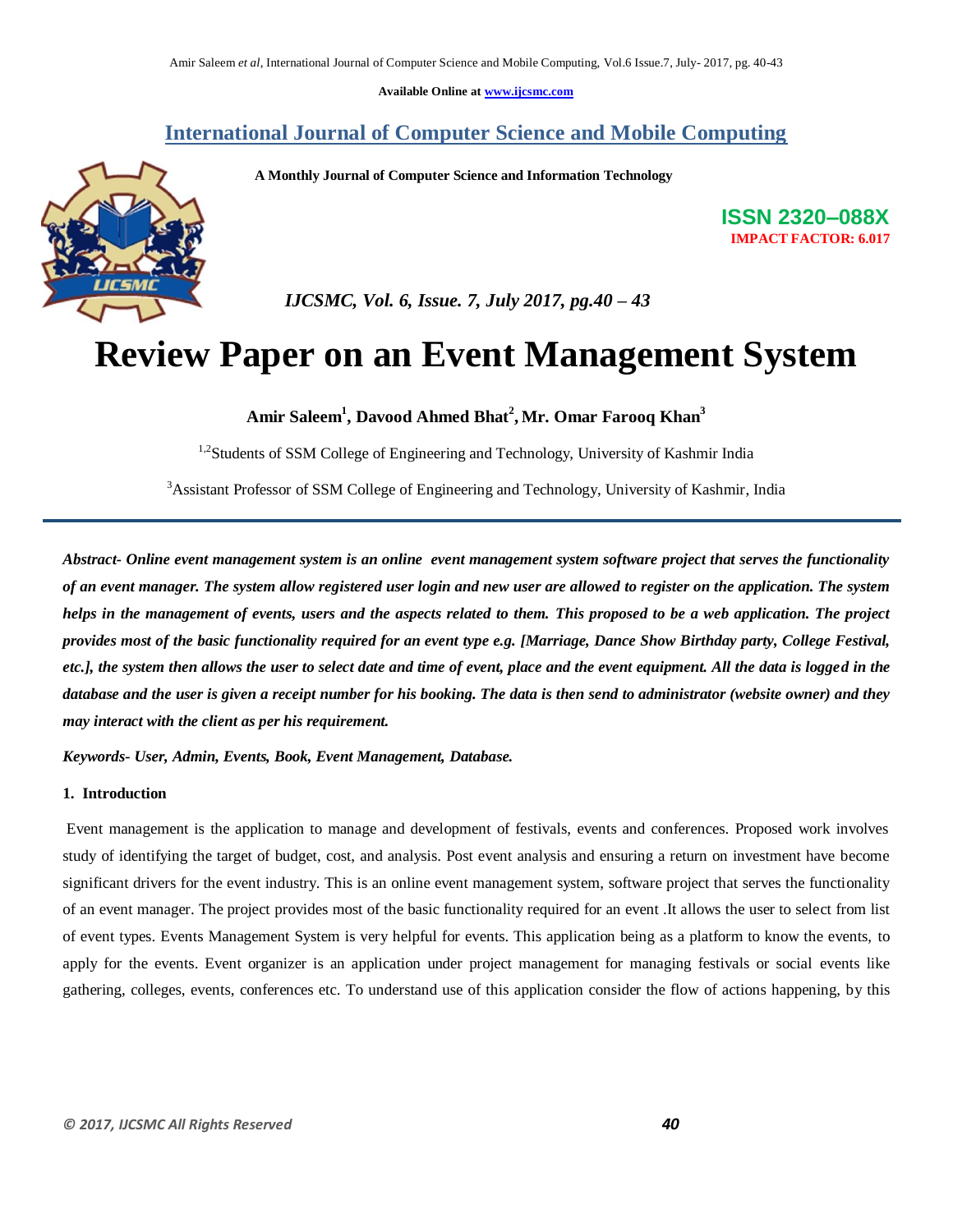application user can register the students, after registering, user can login, after login, event details including name ,contact, address, venue of the event, date, event conducting time, cost of events etc. After receiving SMS student can register through application.

#### **2. Proposed work**

This web based application system can be implemented in hotels, clubs for booking events. The system can also be used as software to promote the entire booking places. The user gets all the resources at a single place instead of wondering round for these. This system is effective and saves time and cost of the user.

#### **2.1 Modules Description Admin Login:**

Admin view, updates, delete customer and vendor's records .admin view update booking record, verify email and massages, receipt mail. If any vendors rating will constantly not good then admin can remove vendor. Registration: In the users and vendors registration form, the users and vendors has to enter the users and vendors name, address, email identification and the phone number. The users and vendors details are allowed to store in the centralized database with an automatic generated event id. Check Availability: In the check availability module user check the availability of the halls and then book the hall for their event. Customer: In the customer module customer doing own registration , login , search event view , update , delete own profile, select event date and time, select event , select place, select equipment, select food packages, book event, view confirmation mail , change password. Search is optional they can search event without login. After booking vendors provide notification like book successfully and then logout. Websites provides all the details about budget of hall. Vendors: Vendors register, login, view, insert, update, delete own profile, confirm booking of event for customer. Vendors manage events, manage places, manage equipment, manage food, and Send notification of event booking to customer. They can see the reviews provided by customer after organizing event successfully.

#### **2.2 Class Diagram**



Fig. 1 Class Diagram of Event Management System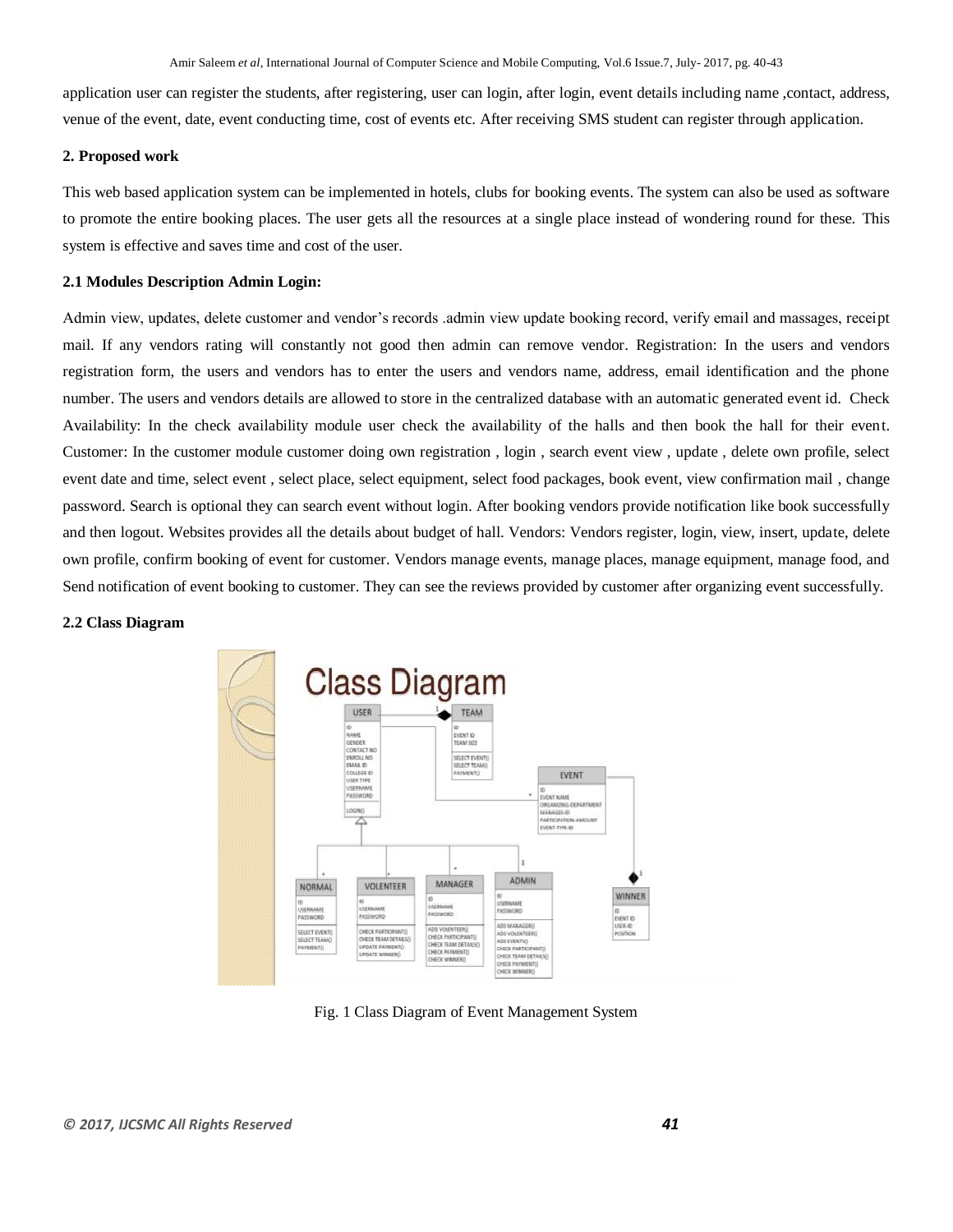# **2.3 Data Flow Diagram**



Fig. 2 Data Flow Diagram of Event Management System

# **3. Advantages**

- Reduce time for finding location
- User Friendly GUI
- This system is effective and provide best of the cost to user.
- Save Time In Communication
- Efficiently Manage Multiple Events

# **4. Application**

- Can be used in to organizing events in school & colleges.
- Organizing Social Events. Etc.
- To the creation and development of large scale events such as festivals, conferences, ceremonies, formal parties, concerts or conventions.
- Event planning and which can include budgeting, scheduling, site selection, acquiring necessary permits, coordinating transport and parking.
- Its involves studying the brand, identifying the target audience, devising the event concept, and coordinating the technical aspects before actually launching the event.